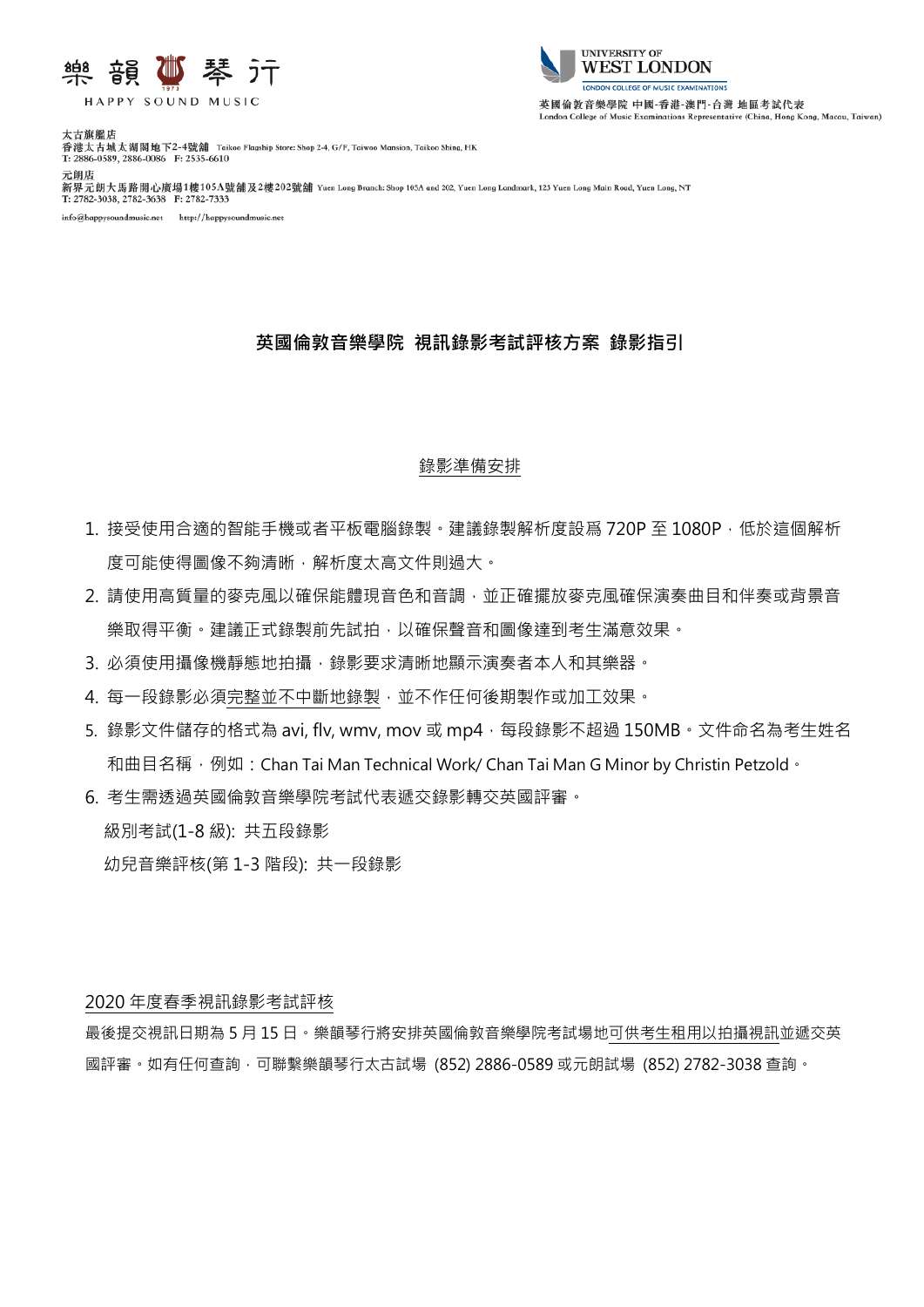#### 錄影流程安排

#### 級別考試 (Graded Exam)

考生需向考試代表遞交五段錄影,包括技巧考核、曲目 A 、曲目 B 、曲目 C 、討論考核共五部分, 以完成該視訊錄影考試評核方案。

1. 技巧考核 (20%)

按 Technical Work & Discussion Paper 中指示,彈奏該級別之技巧考核要求,考生可自選技巧考核的內容。 彈奏前,先口述該段音階內容,例如 A melodic minor (Hands together)。以考生英文全名和 Technical Work (例如: Chan Tai Man Technical Work) 命名存檔。

2. 曲目 A (20%)

按考生選擇,先口述演譯 A 作品之名稱及作曲人,彈奏該級別 List A 中之考試曲目。以考生英文全名和曲目 名稱(例如: Chan Tai Man Minuet in G Minor) 命名存檔。

3. 曲目 B (20%)

按考生選擇,先口述演譯 B 作品之名稱及作曲人,彈奏該級別 List B 中之考試曲目。以考生英文全名和曲目名 稱(例如: Chan Tai Man Courtly Dance) 命名存檔。

4. 曲目 C (20%)

按考生選擇,先口述演譯 C 作品之名稱及作曲人,彈奏該級別 List C 中之考試曲目,以考生英文全名和曲目名 稱(例如: Chan Tai Man Homework Blues) 命名存檔。

5. 討論考核 (20%)

按 Technical Work & Discussion Paper 中指示,先預習該級別之討論考核題目,選擇以上其中一首曲目探討 並回答。最後,並於這段完結前,口述聲明以上所有錄影為考生本人,例如: I am Chan Tai Man. I declare it is my performance for LCM Exam。以考生英文全名和 Discussion (例如: Chan Tai Man Discussion) 命名 存檔。

注意事項

- 以上每一段錄影必須完整並不中斷地錄製。考生在每段技巧及曲目開始前,必須先口述演譯作品之名稱及 作曲人 (例如: A Melodic Minor Hands Together/ List A Song: Minuet in G Minor by Christin Petzold)。
- 並於最後一段完結前,錄影口述聲明所有錄影為考生本人,例如: I am Chan Tai Man. I declare it is my performance for LCM Exam。